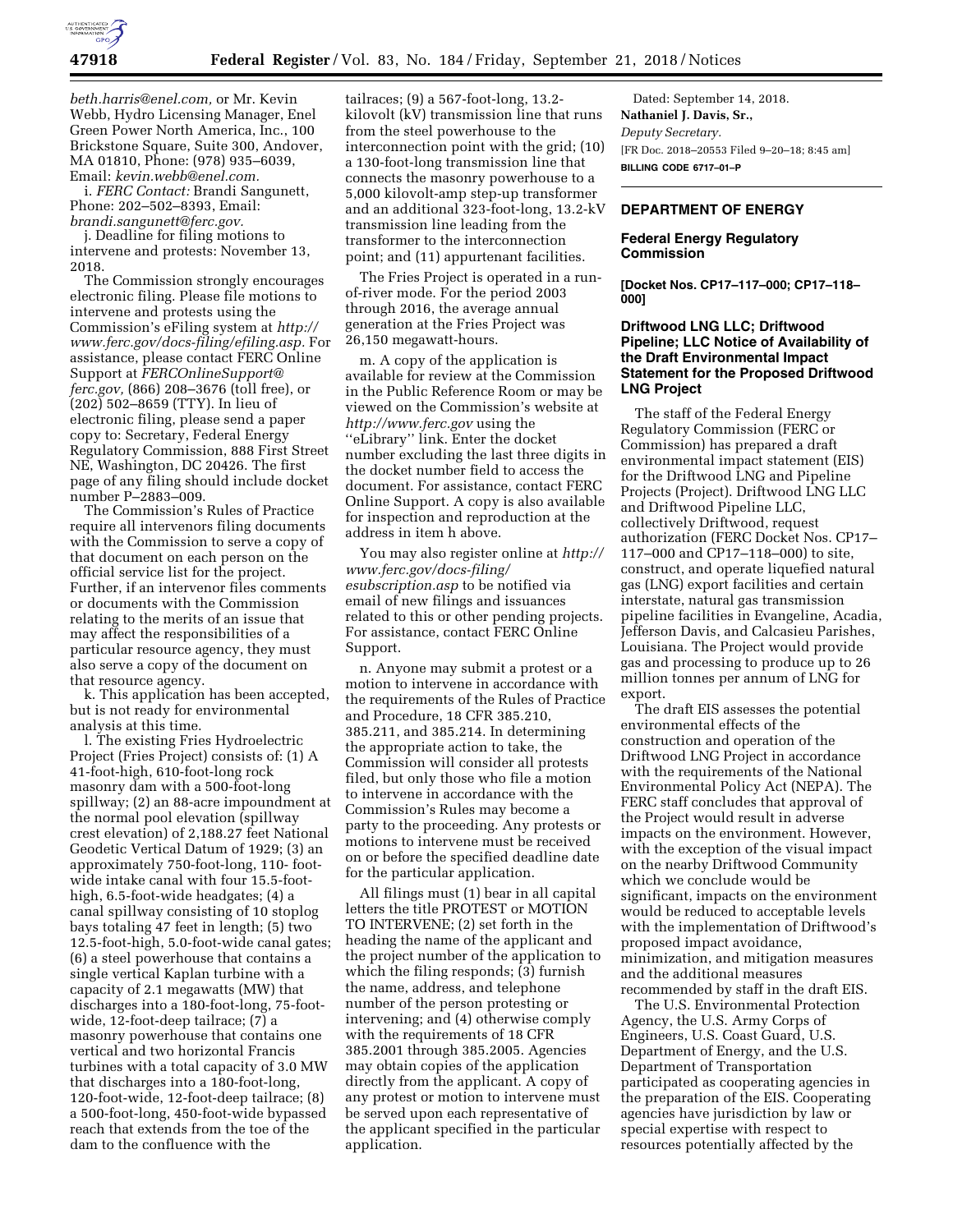proposal and participate in the NEPA analysis.

The draft EIS addresses the potential environmental effects of the construction and operation of the following project facilities:

• Five LNG plants (each plant consists of one gas pre-treatment unit, one condensation stabilization unit, and four heavy hydrocarbon removal and liquefaction units);

• three LNG storage tanks;

• three marine berths capable of accommodating LNG carriers of up to 216,000 cubic meters each;

• 74 miles of 48-inch-diameter pipeline, 10.6 miles of 42-inch-diameter pipeline, and 11.3 miles of 36-inchdiameter pipeline; one 3.4-mile-long, 30-inch-diameter lateral pipeline collocated with the mainline pipeline;

• three compressor stations providing a total of approximately 275,000 horsepower of compression; and

• six pig launchers and receiver facilities,<sup>1</sup> 15 meter stations, and 17 mainline valves.

The Commission mailed a copy of the *Notice of Availability* to federal, state, and local government representatives and agencies; elected officials; environmental and public interest groups; Native American tribes; potentially affected landowners and other interested individuals and groups; and newspapers and libraries in the project area. The draft EIS is only available in electronic format. It may be viewed and downloaded from the FERC's website (*[www.ferc.gov](http://www.ferc.gov)*), on the

Environmental Documents page (*[https://](https://www.ferc.gov/industries/gas/enviro/eis.asp)  [www.ferc.gov/industries/gas/enviro/](https://www.ferc.gov/industries/gas/enviro/eis.asp)  [eis.asp](https://www.ferc.gov/industries/gas/enviro/eis.asp)*). In addition, the draft EIS may be accessed by using the eLibrary link on the FERC's website. Click on the eLibrary link (*[https://www.ferc.gov/](https://www.ferc.gov/docs-filing/elibrary.asp) [docs-filing/elibrary.asp](https://www.ferc.gov/docs-filing/elibrary.asp)*), click on General Search, and enter the docket number in the ''Docket Number'' field, excluding the last three digits (*i.e.,*  CP17–117 or CP17–118). Be sure you have selected an appropriate date range. For assistance, please contact FERC Online Support at *[FercOnlineSupport@](mailto:FercOnlineSupport@ferc.gov) [ferc.gov](mailto:FercOnlineSupport@ferc.gov)* or toll free at (866) 208–3676, or for TTY, contact (202) 502–8659.

Any person wishing to comment on the draft EIS may do so. Your comments should focus on the draft EIS's disclosure and discussion of potential environmental effects, reasonable alternatives, and measures to avoid or lessen environmental impacts. The more specific your comments, the more useful they will be. To ensure consideration of your comments on the proposal in the final EIS, it is important that the Commission receive your comments on or before 5 p.m. Eastern Time on November 5, 2018.

For your convenience, there are four methods you can use to submit your comments to the Commission. The Commission will provide equal consideration to all comments received, whether filed in written form or provided verbally. The Commission encourages electronic filing of comments and has staff available to assist you at (866) 208–3676 or

*[FercOnlineSupport@ferc.gov.](mailto:FercOnlineSupport@ferc.gov)* Please carefully follow these instructions so that your comments are properly recorded.

(1) You can file your comments electronically using the eComment feature on the Commission's website (*[www.ferc.gov](http://www.ferc.gov)*) under the link to Documents and Filings. This is an easy method for submitting brief, text-only comments on the Project;

(2) You can file your comments electronically by using the eFiling feature on the Commission's website (*[www.ferc.gov](http://www.ferc.gov)*) under the link to Documents and Filings. With eFiling, you can provide comments in a variety of formats by attaching them as a file with your submission. New eFiling users must first create an account by clicking on ''eRegister.'' If you are filing a comment on a particular project, please select ''Comment on a Filing'' as the filing type; or

(3) You can file a paper copy of your comments by mailing them to the following address. Be sure to reference the Project docket numbers (CP17–117– 000 and CP17–118–000) with your submission: Kimberly D. Bose, Secretary, Federal Energy Regulatory Commission, 888 First Street NE, Room 1A, Washington, DC 20426.

(4) In lieu of sending written or electronic comments, the Commission invites you to attend one of the public comment sessions its staff will conduct in the project area to receive comments on the draft EIS, scheduled as follows:

| Date and time                                                                                                   | Location                                                                                                                                                               |
|-----------------------------------------------------------------------------------------------------------------|------------------------------------------------------------------------------------------------------------------------------------------------------------------------|
| Tuesday, October 9 (5 p.m.–7 p.m. CST)<br>Wednesday, October 10 $(5 \text{ p.m.} - 7 \text{ p.m.} \text{ CST})$ | Seven Clans Hotel, 797 Coushatta Drive, Kinder, LA 20648 (800)-584-7263.<br>Holiday Inn Opelousas, 56960-49 North Service Road, Opelousas, LA 70570 (337)-<br>407-0004 |
| Thursday, October 11 (5 p.m.–7 p.m. CST)                                                                        | West Cal Event Center, 401 Arena Road, Sulphur, LA 70665 (337)-528-9378.                                                                                               |

The primary goal of these comment sessions is to have you identify the specific environmental issues and concerns with the draft EIS. Individual verbal comments will be taken on a oneon-one basis with a court reporter. This format is designed to receive the maximum amount of verbal comments, in a convenient way during the timeframe allotted.

Each comment session is scheduled from 5 p.m. to 7 p.m. CST. You may arrive at any time after 5 p.m. There will not be a formal presentation by Commission staff when the session opens. If you wish to speak, the

Commission staff will hand out numbers in the order of your arrival. Comments will be taken until 7 p.m. However, if no additional numbers have been handed out and all individuals who wish to provide comments have had an opportunity to do so, staff may conclude the session at 6:30 p.m.

Your verbal comments will be recorded by the court reporter (with FERC staff or representative present) and become part of the public record for this proceeding. Transcripts will be publicly available on FERC's eLibrary system (see below for instructions on using eLibrary). If a significant number

of people are interested in providing verbal comments in the one-on-one settings, a time limit of 5 minutes may be implemented for each commentor.

It is important to note that verbal comments hold the same weight as written or electronically submitted comments. Although there will not be a formal presentation, Commission staff will be available throughout the comment session to answer your questions about the environmental review process.

Any person seeking to become a party to the proceeding must file a motion to intervene pursuant to Rule 214 of the

<sup>1</sup>A pig is an internal tool that can be used to clean and dry a pipeline and/or to inspect it for damage or corrosion.